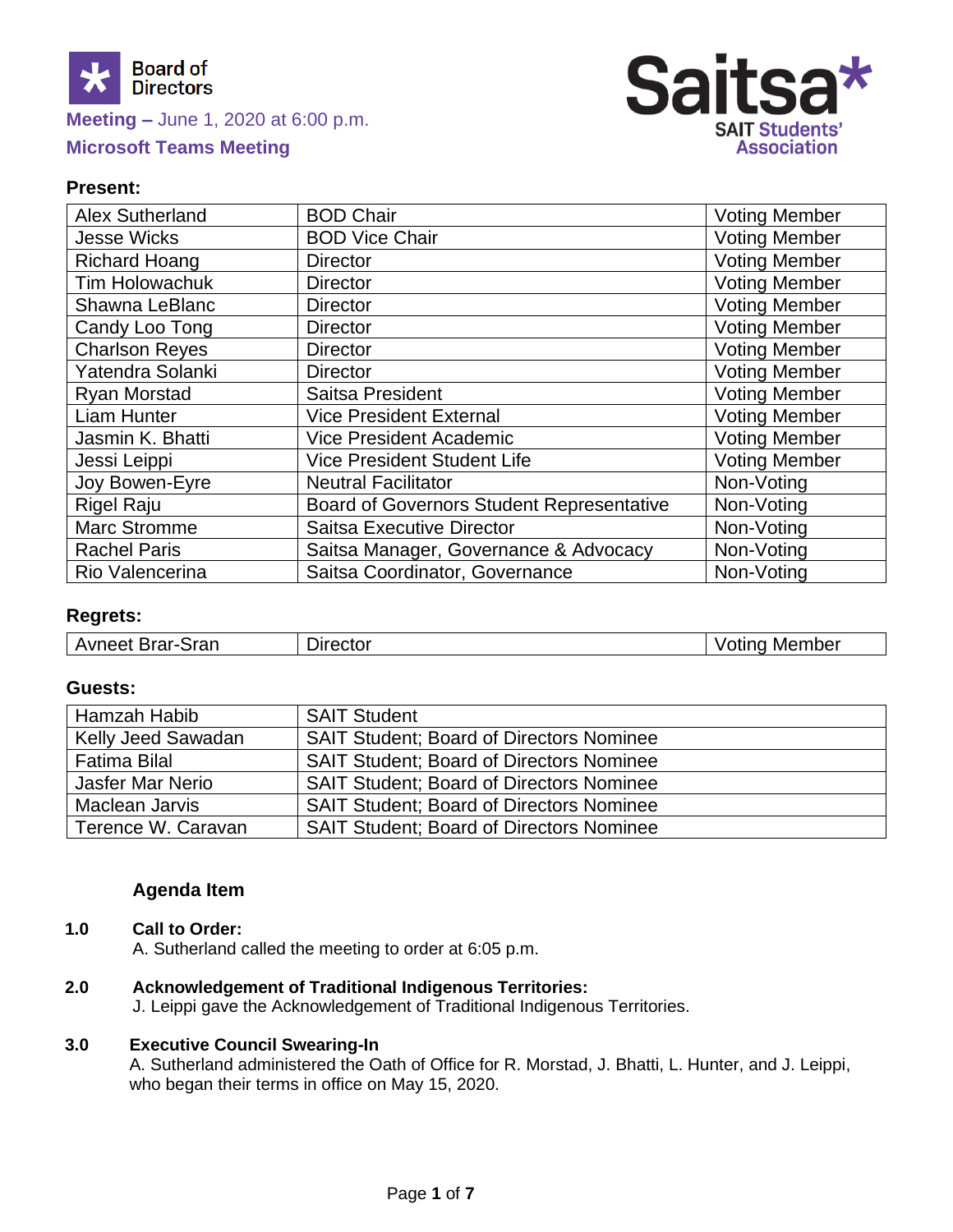

# **Microsoft Teams Meeting**



- **4.0 Conflict of Interest Check:** A. Sutherland reminded the Board to declare any real or perceived conflicts of interest.
- **5.0 Approval of the Agenda: Motion:**

To approve the agenda.

**J. Bhatti/S. LeBlanc Motion Carries**

The motion was approved by unanimous consent.

# **6.0 Adoption of Minutes:**

# **6.1 Regular Meeting of the Board from May 4, 2020.**

#### **Motion:**

To approve the minutes of the Regular Meeting of the Board from May 4, 2020.

**J. Leippi/L. Hunter 12-0-1 Motion Carries**

# **7.0 Saitsa Board of Directors Appointment Process**

J. Wicks introduced the appointment process to fill vacancies on the Board of Directors. Three vacancies will be filled by this process. Individuals will have 2 minutes to present to the Board; nominees will have 15 minutes total to respond to questions from the Board. The following individuals were nominated to fill the vacancies, and presented in the following order:

- Fatima Bilal
- Terence W. Caravan
- Maclean Jarvis
- Stacie Krause
- Jasfer Mar Nerio
- Kelly Jeed Sawadan

J. Wicks presented on behalf of S. Krause. S. Krause sent an email explaining what experience she believed to be most relevant for the position.

#### **Motion:**

To move In-Camera without guests, and with R. Raju.

**J. Wicks/A. Sutherland Motion Carries**

*The motion was approved by unanimous consent.* 

*The meeting moved In-Camera at 6:55 p.m.*

**Motion:** To move Ex-Camera.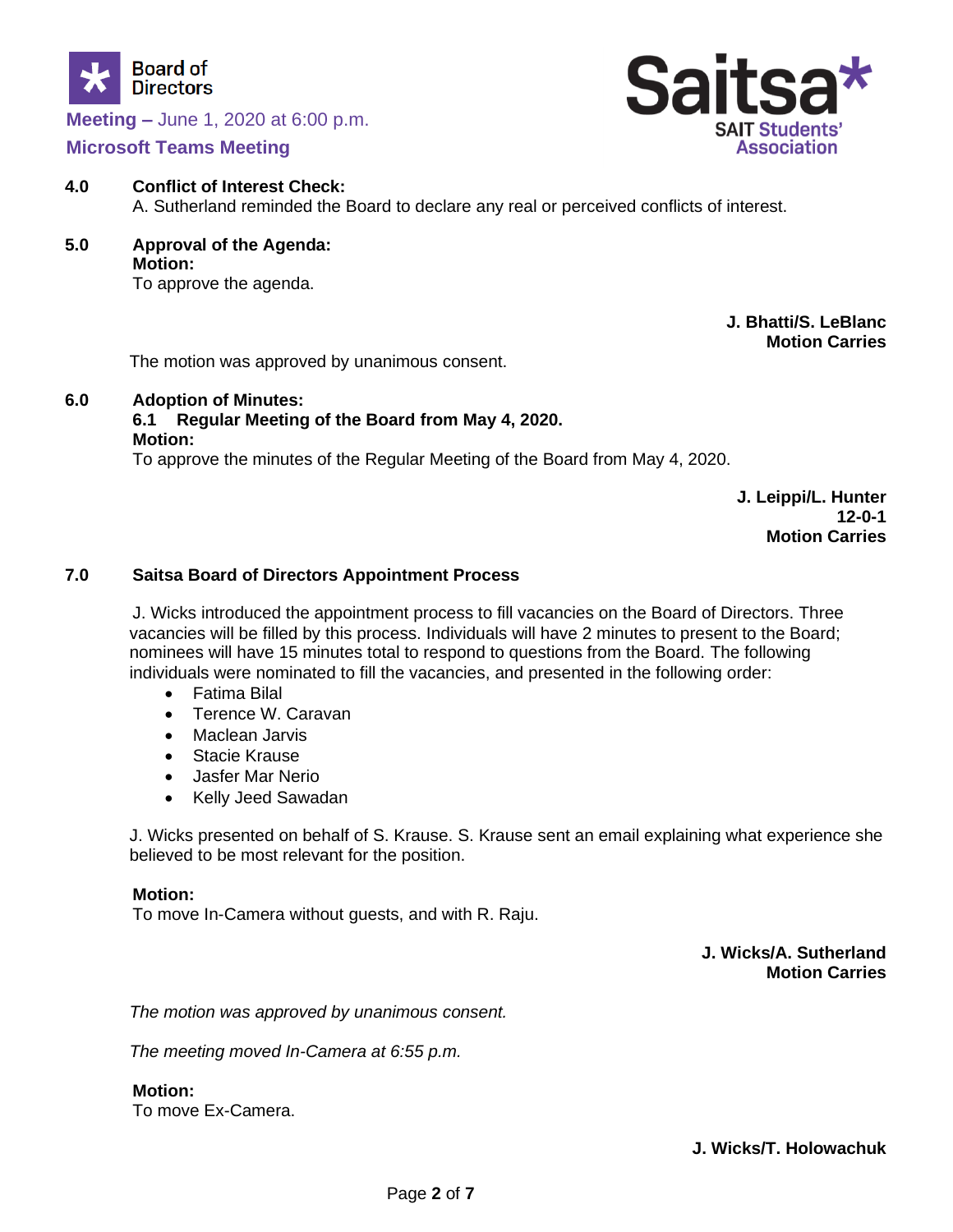

**Microsoft Teams Meeting** 



**Motion Carries**

*The motion was approved by unanimous consent.* 

*The meeting moved Ex-Camera at time 7:13 p.m.*

## **Motion:**

To break for recess until 7:30 p.m.

## **R. Morstad/J. Wicks Motion Carries**

*The meeting adjourned for a recess at 7:14 p.m.*

*The meeting reconvened at 7:30 p.m.*

Voting was done using online, ranked ballots. The following individuals were elected to fill the vacancies on the Board of Directors:

- Kelly Jeed Sawadan
- Maclean Jarvis
- Fatima Bilal

## **8.0 Individual Reports:**

## **8.1 President**

Report as submitted. R. Morstad highlighted:

- Fall Reading Week report presented to SAIT Administration
- Joint Executive Meeting discussing Saitsa HQ, online delivery standards, transition of online student supports
- Environmental scans and research

T. Holowachuk asked if there is a solution for tracking hours. R. Morstad responded that a tracking sheet has been developed, the EC Expectations document has been drafted, and a Discord server has been made to help the EC keep each other accountable. Saitsa staff have developed additional tools to track Executive time.

T. Holowachuk asked if there has been any news of SAIT approving a deficit budget. R. Morstad stated that SAIT has requested the government allow a deficit budget, but no response has been received.

## **8.2 Vice President Academic**

Report as submitted. J. Bhatti highlighted:

- EC Transition and Onboarding
- Consultation for a student appeal
- Participated in finance committee meeting

Question was posed around what research is being conducted to understand international student support demands and requirements. J. Bhatti responded that an environmental scan has been started to determine what other institutions and student associations are doing.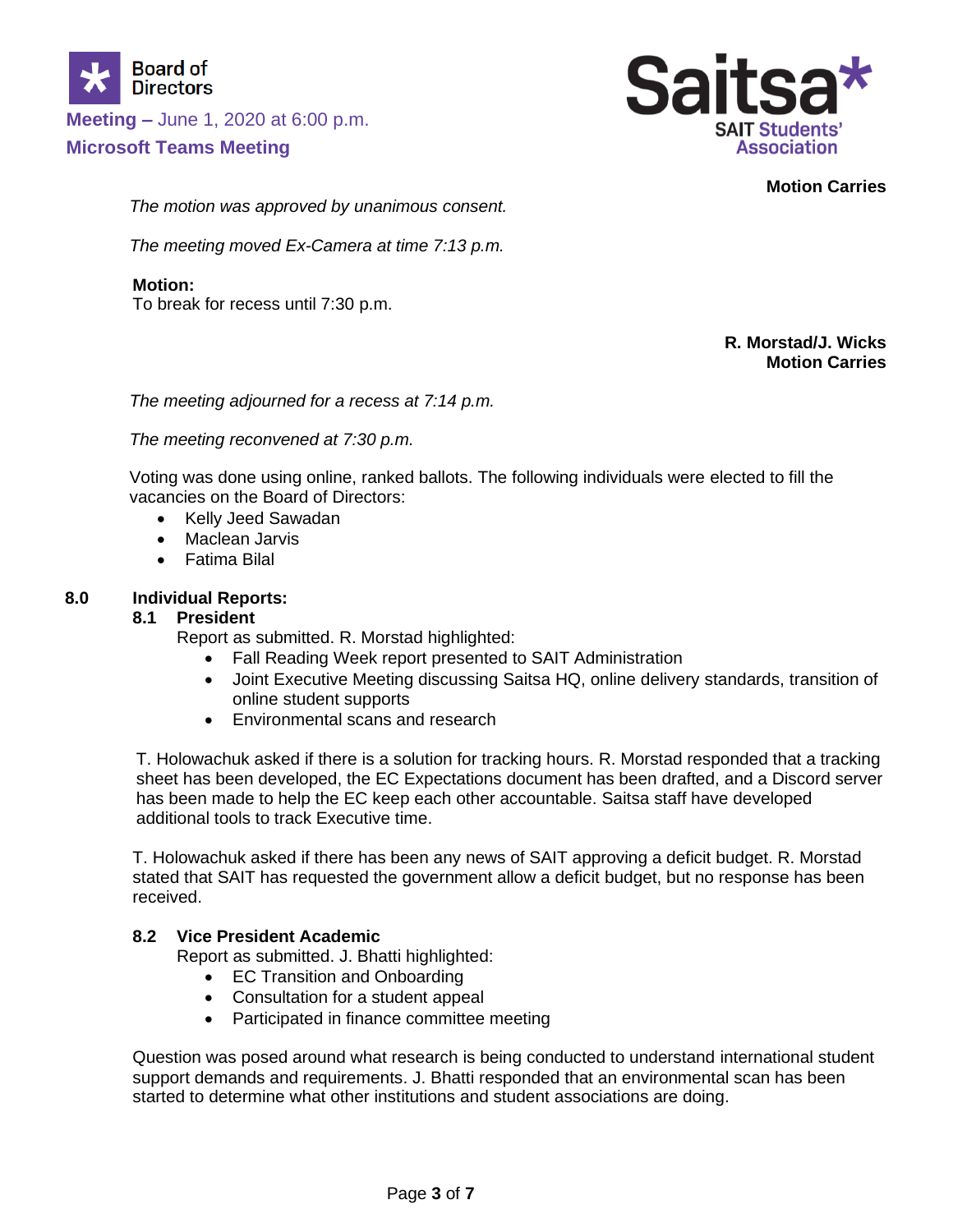

# **Microsoft Teams Meeting**



# **8.3 Vice President External**

Report as submitted. L. Hunter highlighted:

- Meeting with the Minister of Advanced Education, and participating in an Opposition Town Hall
- EC Transition and Onboarding, and Joint Executive Meetings
- Environmental scans on Tuition Affordability and COVID-19 Programming
- Participated in CASA Foundations

L. Hunter was asked if it was true that Garrett Koehler, Saitsa's former VP External, will be retaining his positions in ASEC and CASA. L Hunter clarified that G. Koehler will be replaced upon the election of new members to these positions with ASEC and CASA.

L. Hunter was asked if he will pursue Saitsa's membership in the Calgary Alliance for the Common Good. L. Hunter responded that it is ultimately the Board's decision, but has been looking into comparable organizations.

# **8.4 Vice President Student Life**

Report as submitted. J. Leippi left the meeting at 7:45 p.m.

# **9.0 Committee Reports:**

## **9.1 Finance Committee**

## **9.1.1 Saitsa Budget 2020/2021**

R. Morstad introduced the Saitsa Budget process for the 2020/2021 academic year. The budget is to be approved by the Board.

## **9.2 Governance Committee**

## **9.2.1 BOD Election Dates**

A. Sutherland reported that the Committee's interpretation of the Bylaws determined that the President is to have input into development of the budget but does not have control over the process.

A. Sutherland informed the Board of elections dates for the 2020 Board of Directors election. R. Paris presented the following dates for the Board of Directors election:

- First Nomination period closes: Sept. 22, 2020
- Second Nomination Period closes: Sept. 29, 2020
- Meet & Greet: October 6, 2020
- Voting Opens: October 7, 2020
- Voting Closes: October 8, 2020
- BOD Orientation: October 16 18, 2020

## **9.3 Nominations Committee**

J. Wicks reported that the committee read and vetted the applications for the Board of Directors vacancies.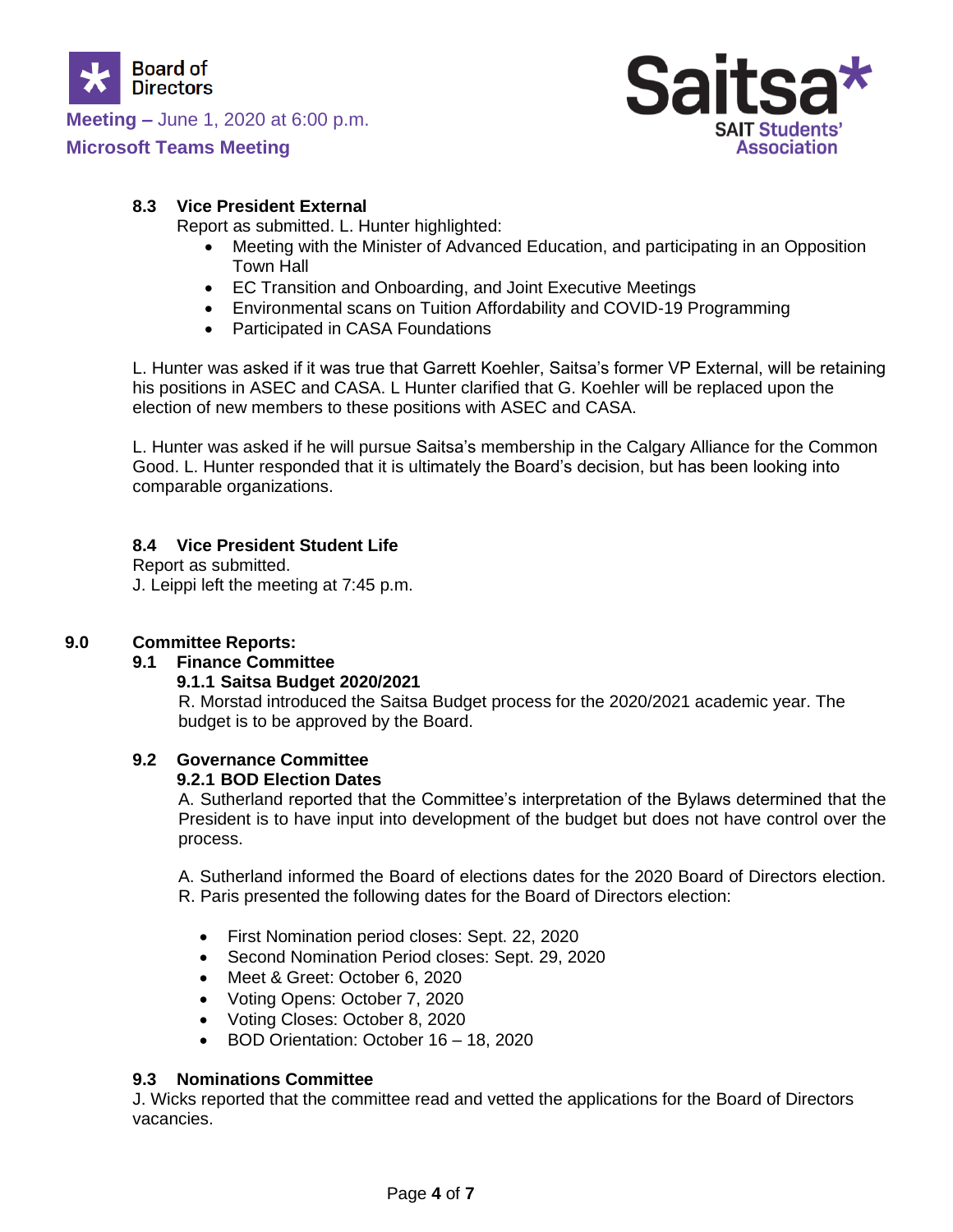

# **Microsoft Teams Meeting**

#### **Motion:**

Sal **SAIT Students' Association** 

To elect Maclean Jarvis, Fatima Bilal, and Kelly Jeed Sawadan as Directors of the Saitsa Board of Directors, for a term ending upon their election of their successor.

> **J. Wicks/R. Morstad Motion Carries**

*The motion was approved by unanimous consent.*

## **10.0 Business Items:**

#### **10.1 Saitsa Membership Fee**

#### **Motion:**

**WHEREAS** The COVID-19 Pandemic has resulted in significant financial hardships for SAIT Students; and

**WHEREAS** In mid-May 2020 StatCan released survey statistics showing the significant impact that the Covid-19 Pandemic has had on Post-Secondary Students;

**BE IT RESOLVED** Saitsa implements a temporary waiver of the Saitsa Building Fee for the Fall 2020 Term, to be reinstated in the Winter 2021 Term.

> **R. Morstad/L. Hunter Motion Carries**

*The motion was approved by unanimous consent.*

R. Morstad was asked how Saitsa would present this information to students. R. Morstad stated that this would be an almost 42% reduction to Saitsa dues, not including Health & Dental fees. A. Sutherland followed-up, asking how it may be communicated when the fee is reinstated.

R. Morstad was asked how Saitsa's membership fees compare to other schools. R. Paris stated that Saitsa's fees are generally higher than other schools in Canada.

#### **10.2 Saitsa Budgeting Process Overview**

M. Stromme provided an overview of the 2020 – 2021 budgeting process.

#### **Motion:**

To move In-Camera with R. Raju and staff, and without guests.

#### **A. Sutherland/R. Hoang Motion Carries**

*The motion was approved by unanimous consent.*

*The meeting moved In-camera at 8:47 p.m.*

## **10.3 Saitsa Budget Approval 2020 - 2021**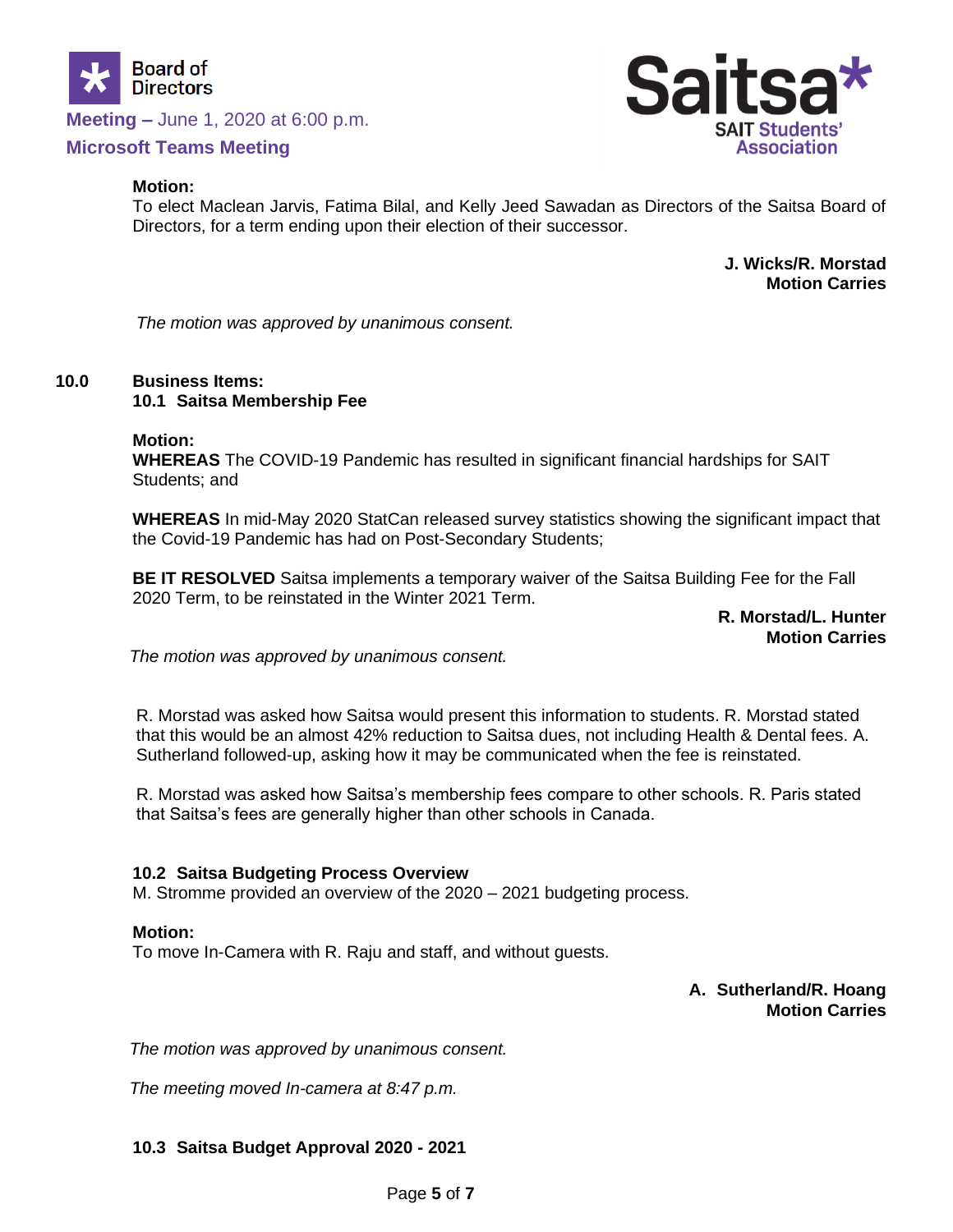

**Microsoft Teams Meeting** 



**Motion:** To move Ex-Camera.

> **R. Morstad/A. Sutherland Motion Carries**

*The motion was approved by unanimous consent.*

*The meeting moved Ex-camera at 9:42 p.m.*

#### **Motion:**

**WHEREAS** COVID-19 and the resulting campus closure has presented significant impacts to Saitsa's revenue generating operations that will continue through the next budget year;

**WHEREAS** impacts from COVID-19 have delayed the institutions' process to be able to provide Saitsa with a projection of student enrollment for the 2020 – 2021 academic year;

**WHEREAS** approving a budget without an accurate projection of student enrollment would place Saitsa at financial risk;

WHEREAS Saitsa Bylaw 17.5 provides the organization the authority to operate beyond June 30<sup>th</sup>, 2020 in a manner consistent with the most recent annual budget;

**WHEREAS** Saitsa has not yet received confirmation of eligibility or qualification for the Canada Emergency Wage Subsidy (CEWS);

**BE IT RESOLVED** that the approval of the 2020 – 2021 budget be postponed to the following meeting of the Board of Directors on July 6, 2020;

**AND BE IT FURTHER RESOLVED** the Board tasks the Executive Director to present a budget with a deficit of \$60,000 or less at the same July Board of Directors meeting.

> **R. Morstad/T. Holowachuk Motion Carries**

*The motion was approved by unanimous consent.*

#### **Motion:**

To move In-Camera with staff and J. Bowen-Eyre.

**A. Sutherland/J. Wicks Motion Carries**

*The motion was approved by unanimous consent.*

*The meeting moved in-camera at 9:47 p.m.*

*R. Hoang left the meeting at 9:50 p.m.*